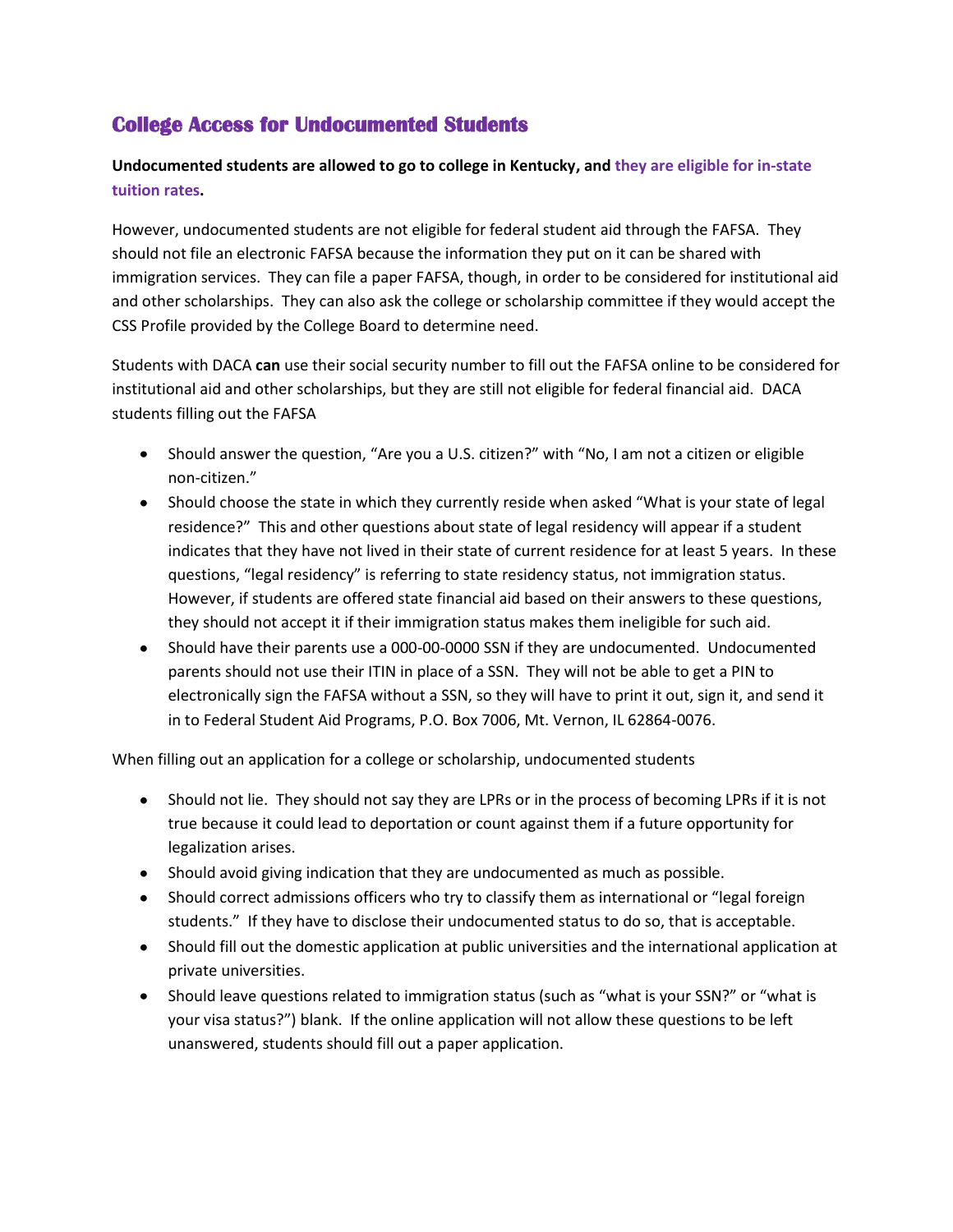- Should tell admissions officers that they do not hold a B-2 or F-1 visa if they are asked about their visa status. B-2 and F-1 visas are what admissions officers are most concerned about; students should avoid saying that they have no visa.
- Should not show admissions officers their original passports. Instead, they should present a photocopy of the first page (the one with the picture) if an ID is requested.
- Should not become concerned if schools ask for proof of permanent residency or application for permanent residency. Failure to provide such documents should **not** affect admission status.

If a scholarship application asks for a SSN, it may only be for identification purposes, not to verify immigration status. Undocumented students should ask if they can submit the SSN of a relative instead of their own; if they can, then the SSN is only needed for ID purposes and the scholarship is open to everyone regardless of immigration status.

## **There are some scholarships specifically for undocumented students and others for immigrant students that have no citizenship or residency requirement:**

- CORE's Que Llueva Café Scholarship [http://www.ca-core.org/que\\_llueva\\_cafe\\_scholarship\\_program](http://www.ca-core.org/que_llueva_cafe_scholarship_program) This scholarship is available to undocumented students to help them pursue their educational goals. Awards are based on each applicant's personal story, extra-curricular involvement, and academic promise.
- Golden Door Scholars <http://www.goldendoorscholars.org/apply-now.html> The goal of this scholarship is to help high-achieving, DACA-eligible students to attain higher education. The scholarship pays for full tuition, room, and board for four years.
- Geneso Migrant Center Scholarship <http://www.migrant.net/migrant/scholarships/> The Geneso Migrant Center offers a number of scholarships to migrant farm workers and their children to help them achieve post-secondary education.
- Migrant Network Coalition Scholarship <http://mnclex.org/>

Awarded by an organization that seeks to coordinate services for immigrants throughout Kentucky, this scholarship is open to immigrant and refugee students and includes four short essay questions. At least two awards of \$700 each are given each year.

**• Kentucky ESL Student Scholarship Recognition Awards** [http://kytesol.org/awards\\_\\_scholarships](http://kytesol.org/awards__scholarships)

ESL students graduating from a Kentucky high school with a 2.5 GPA can submit an application that includes a personal essay, two letters of recommendation, high school transcripts, and a college acceptance letter to win this \$1000 award.

Hispanic Scholarship Fund General College Scholarships <https://hsf.net/en/scholarships/programs/general-college-scholarships>